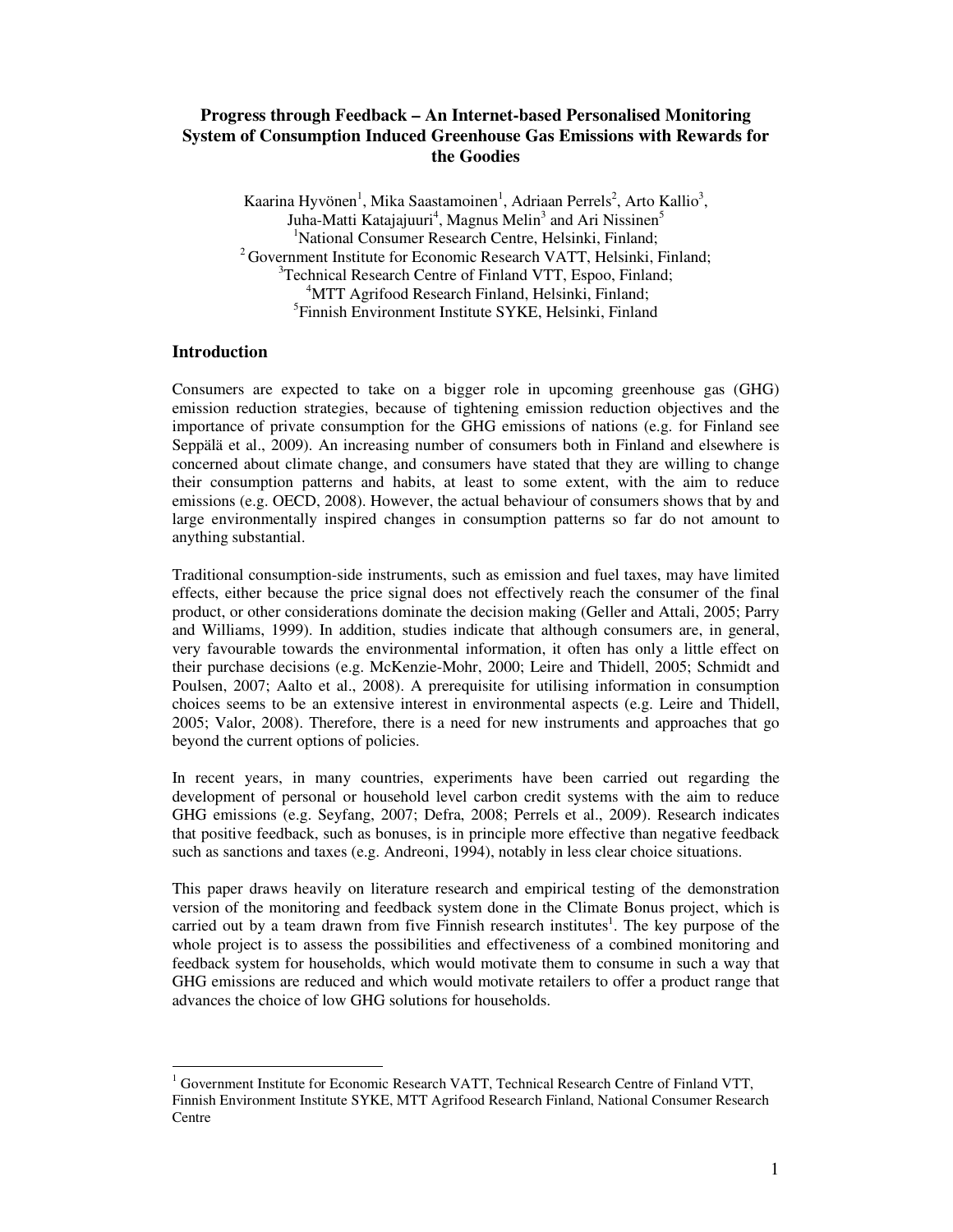In this paper, we examine the monitoring and feedback system from the consumer's point of view. The discussion leans heavily on a pilot held among 35 consumers during the Climate Bonus project. In particular, we are interested in the possibilities of motivating changes in consumer behaviour with the aim to reduce the embodied emissions of household consumption. We study consumers' experiences and evaluation of the system with the aim to infer whether such systems, in principle, can promote the desired behaviour and what features in the design and services provided seem to affect the actual responsiveness and continuation of interest of consumers. The issues that receive special attention are attractiveness, usability, usefulness, and acceptability of the system. In order to gain experience-based user feedback consumers are involved in the innovation process of the system.

In the following, we first give an overview of the theoretical background of the study. Next, we describe the demonstration version of the monitoring and feedback system, and the design of the pilot study. Then, we present the feedback gained from consumers as well as some conclusions.

## **Theoretical background**

The theoretical concepts of the study are based on the literature on user involvement in the product development process, and on the adoption of new consumption pattern and habits.

#### *Involving users in the product development*

User involvement in the product development process is topical in several disciplins and fields of practice. Many studies show that user involvement can produce useful information about users' needs and values into the innovation processes of poducts and services (e.g. Rocracher 2003; Kujala 2008).

There are a number of research methods to involve users. Alongside traditional methods such as surveys and focus group discussions, several new methods are being continyally developed and tested, such as the lead user method, contextual design and participatory design. A key feature in all of them is the intensified interaction between the product developers and users. (e.g. Kaulio, 1998; Kujala, 2003).

Users may enter the product development process in different stages. The design of products can be influenced more in the early stages of product development, but on the other hand, users may find it difficult to come up with concrete propositions unless they have previous experiences of using similar products. User experience seems to be a critical prerequisite for succesful user involvement (Engelbrektsson, 2002; Mooy and Robben, 2002; Shih and Venkatesh, 2004; Haddon, 2005).

Adequate representation of users is an important issue, when product development includes user involvement. Substantive issues are, for example, when we should involve expert users (e.g. lead users), and when we should include ordinary or lay people. One topical issue is whether users are capable of providing useful information in the product development. It is often been noted that users may find it difficult to verbalize their needs (von Hippel, 1988), or they may be unaware of their own requirements (Riquelme, 2001). Furhermore, it is not always clear how the user feedback is converted into practical design solution. Integrating user information with the product development process is, thus, a challenging task (e.g. Kujala, 2003; Heiskanen and Repo, 2007).

By involving users in the innovation process of the monitoring and feedback service we also aimed to gain user experience-based knowledge about the acceptability of the service and its effects on consumer behaviour.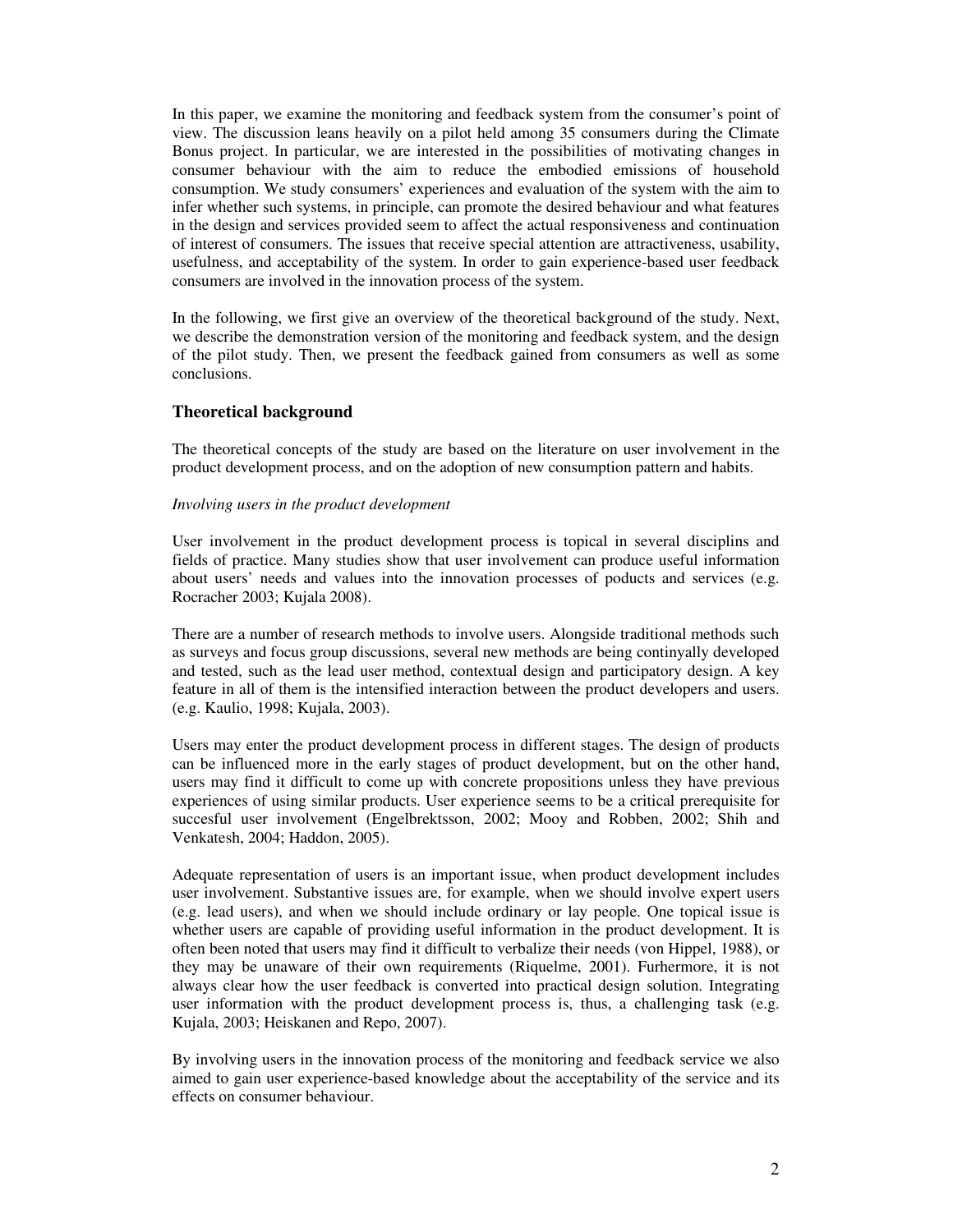#### *Adoption of new consumption patterns and habits*

The acceptability and adoption of new technologies, and the factors affecting them has been studied in several disciplines, using various theories and approaches. For instance, according to the widely used Technology Acceptance Model (TAM) ease of use and usefulness are the most important determinants of user acceptance of a new technology (Davis 1989).

In our study, we use the approach of appropriation of technology, which helps to understand how new technologies, such as the monitoring and feedback service, become integrated in everyday practices (cf. Mackay and Gillespie, 1992; Niva, 2008). Practical and conceptual appropriation of technology is a prerequisite to adopting a new technology. Practical appropriation includes using the technology, assessing its benefits and problems, and accomodating it to one's habits and everyday routines. At the same time, the technology is appropriated conceptually: it is made meaningful in one's life and it becomes a part of everyday thinking. Because consumers only have little practical experiences of the new technologies, they usually assess them through old products or services, and the concepts and properties related to them (Geels, 2005).

The concept of appropriation contains the presumption that consumers are active when adopting – or abandoning – new technologies (Lie and Sørensen, 1996; Niva, 2008). Adopting process requires motivation to learn new skills and knowlegde, as well as consideration of consequences of one's choices. Several studies show that in adopting a new technology it is crucial that it brings along benefits compared to prior practises. The new product or service should be better than the old ones. Adopting new technologies usually is a slow and multi-stage process. With time, new commodities lose their "special nature", and become part of person's own system of commodities, and even part of his/her whole lifestyle (cf. Pantzar, 1997).

Habits play a prominent role in consumption behaviour (e.g. Bagozzi and Warshaw, 1990; Jackson, 2005). Various discplines have developed theories about habits. With respect to exogenous attempts to change consumer's behaviour a crucial feature of habits is their automatism. Choices are made without internal deliberation or evaluation, because past positive experiences have already corroborated these choices. Such automatisms are a rationalisation process, bacause one simply cannot ponder about every choice time and again, i.e. learning is very important. Already for this reason, habituation as a kind of self-protection, it is not so easy to actually reach the consumer. Furthermore, as habits are based on past, affirmative, experiences it is hard to make a consumer realise – and trust – that there is a better alternative available. Quite some changes in habits, such as in commuting, only get a chance to occur when a consumer is more or less forced to adapt. All in all, this means that repeated and prolonged exposure to alternatives and/or to information about setbacks of the current choice as compared to alternatives improves the chances for (intended) changes in habits. The exposure should, of course, not be unpleasant. This notion of prolonged exposure comes also forward in the monitoring and feedback sysem for consumers.

# **Structure of the pilot**

In the pilot we tested a demonstration version of an Internet-based GHG emission monitoring and feedback service for households that was developed in the Climate Bonus project. In the following, we first present the monitoring and feedback service, and then outline the design of the pilot study.

### *Design of the monitoring and feedback user-interface*

The demonstration version of the monitoring and feedback service allows households to technically monitor their cumulative GHG emissions  $(CO<sub>2</sub>-equivalents)$  at various levels of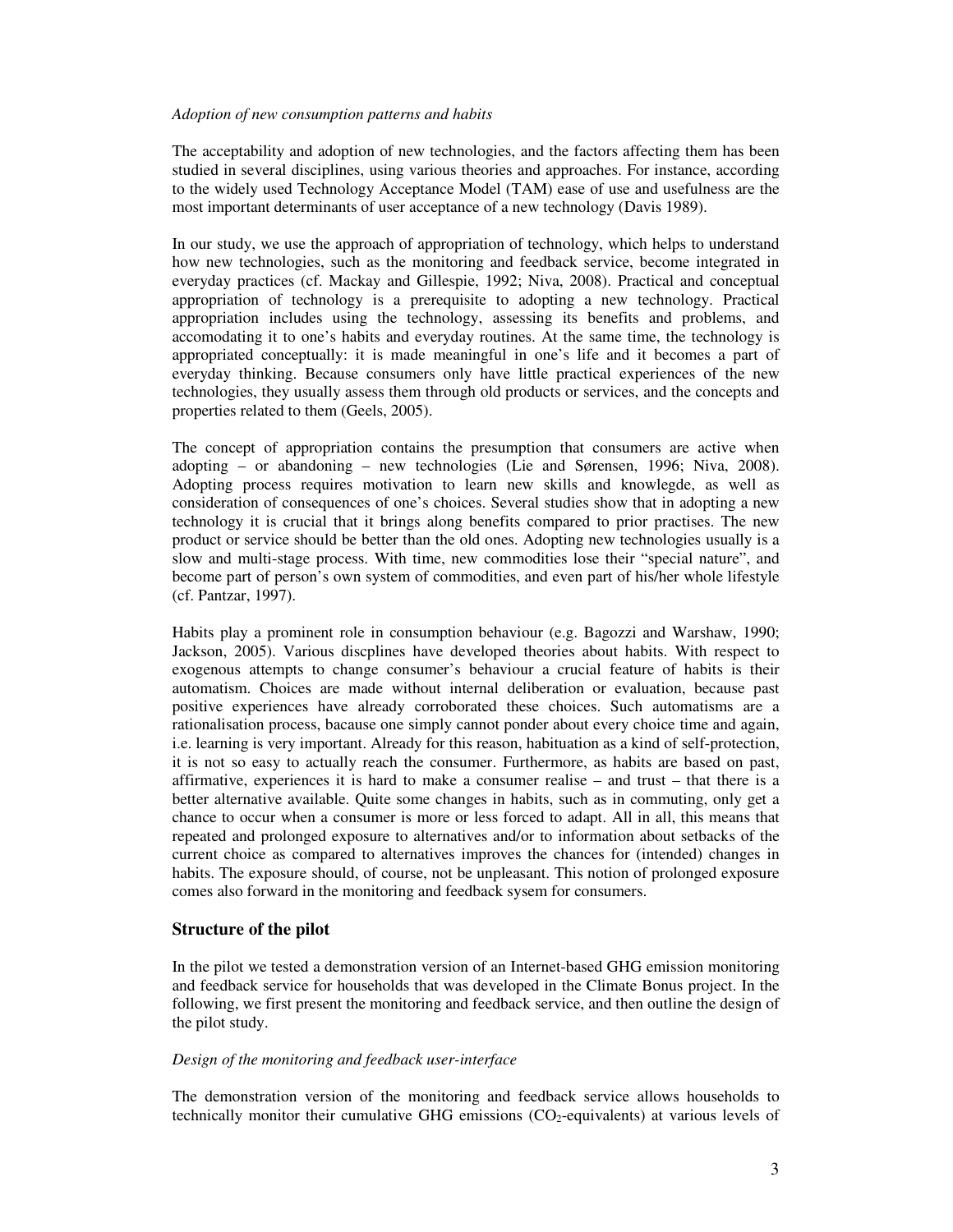aggregation of their purchases (i.e. four consumption sectors and product groups), and to compare scores or indicators with time windows and statistics based reference levels and those of a peer group (Figure 1). Because of the lack of eligible GHG data on most of the products and product groups, the demo version included rather rough, and in some cases even fictional estimates on a product group level, especially for foodstuffs. The participating consumers were aware of this; it was clearly stated in the service. In the future, one of the main challenges of the system is to get reliable information about products and product groups.

The more elaborately covered consumption categories are foodstuffs, energy use at home, as well as transport fuels (for one's own car) and public transport services, with special focus on foodstuffs. In addition, a category 'Other consumption' was included comprising of 18 expenditure categories. The system was also able to register and process emission off-set transactions (i.e. purchases of so-called carbon compensation services), and account for that in the net emission burden attributed to the consumption of the participating consumer. The tested system also included a simple reward system; so-called Climate bonus points were awarded on the basis of a reduction of calculated emission intensity of the cumulated purchases in comparison to a pre-assessed personal reference level ('business as usual level'). (Figure 1).

Regarding display of results in summary tables, monthly time windows were assumed to fit households' own monitoring purposes. Feedback information must be available in a sufficiently short period of time, otherwise consumers experience difficulties to link particular actions to particular results and, hence, the incitement for behavioural change may get spurious. Energy inputs for housing and the category 'Other consumption' were registered only on an annual level, but translated into amounts commensurate to the length of the cumulating monitoring period. Purchases (and emissions) in other consumption sectors were registered according to the date of purchase.

For this demo version automatic and "verified" activity data was received only for foodstuffs. A few key data per product, for example, the type of product and its weight, were automatically registered into the system by using a key card at the cash desk. To enable this procedure, the participants received a dedicated key card that could only be used in designated K-supermarkets.

The second route for activity data registration utilised product specific bar codes (EAN) of the product packages and the camera interface of a mobile phone or manual entry of the EANnumber using a computer. This route was capable of linking and registering "brand-specific" product information.

The third route was manual. Users registered their own activity data (e.g. kWh, litres, km, spent euros annually etc.) directly into the demo-interface. These data entries were designed in most cases to comply with the "billing boundaries" to make it easier for consumers to fill in details or estimate needed activity data.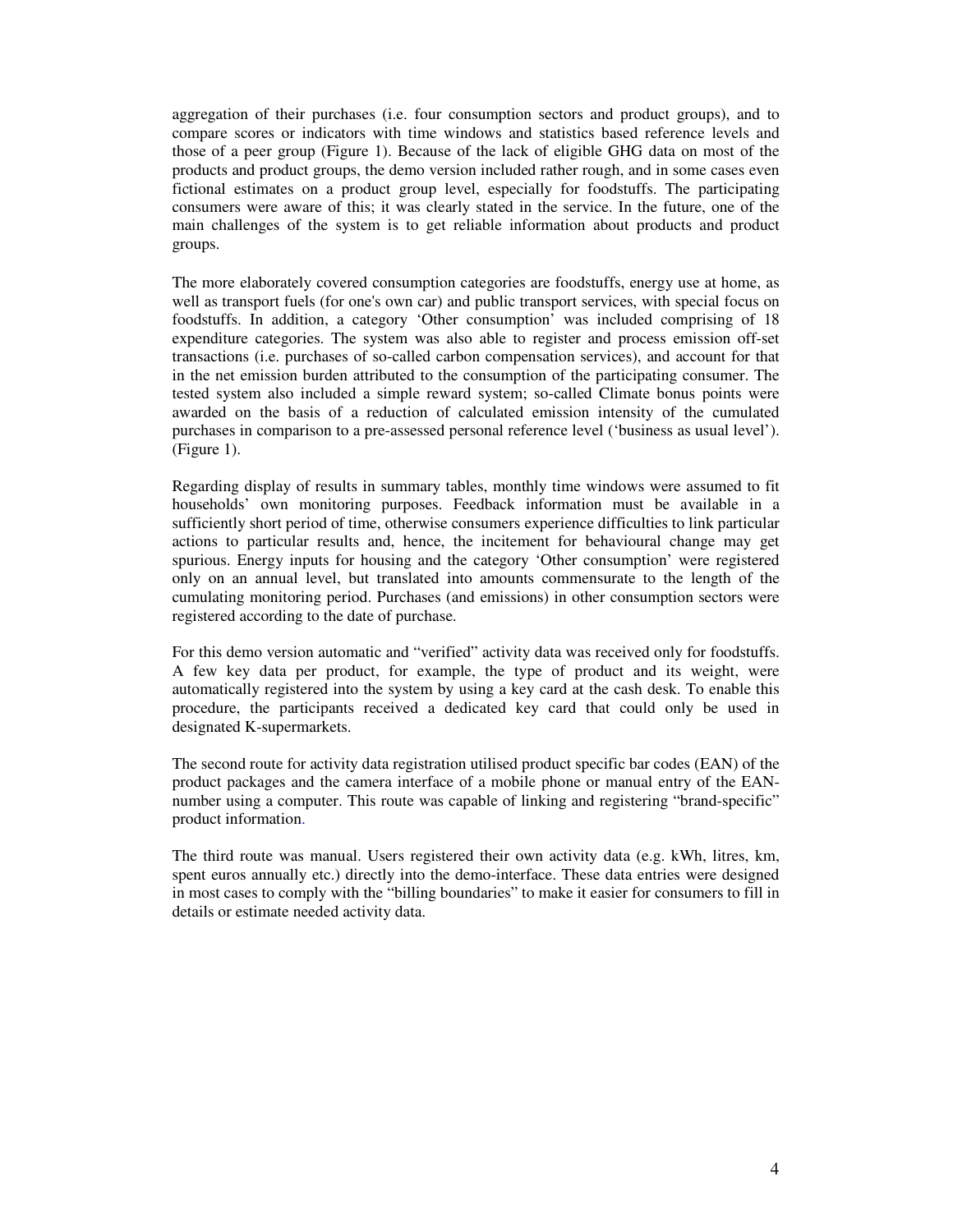

Figure 1. Screen dump of the monitoring and feedback interface – the summary page (NB! the original version operated in Finnish)

It is important to note that only the first route to register consumer purchases enables the creation of automatic and verified monitoring capabilities. The reliability of other activity data depends more or less on the user and, thus, for the time being, the emissions of those product groups cannot be included in the bonus-incentive system (which, in principle, represents a kind of virtual money). However, the other data feed options enable the system to be more complete regarding the household's consumption, and, thereby, provide an overall, more sensible feedback at aggregate levels. Admittedly, this feature is sensitive to how accurate the participating households are with respect to their own data feeds.

# *Design of the pilot study*

The pilot was planned and carried out in close co-operation with the research group and business partners of the Climate Bonus project, especially Ruokakesko Oy and Tuulia International Oy. Ten K-Supermarkets (food stores of the Ruokakesko chain in the pilot) in three areas were selected for the pilot (six from the Greater Helsinki area, three from Turku and one from Joensuu). Subsequently, consumers living (or sometimes working) within an acceptable distance of the selected K-supermarkets were recruited to take part in the pilot. 25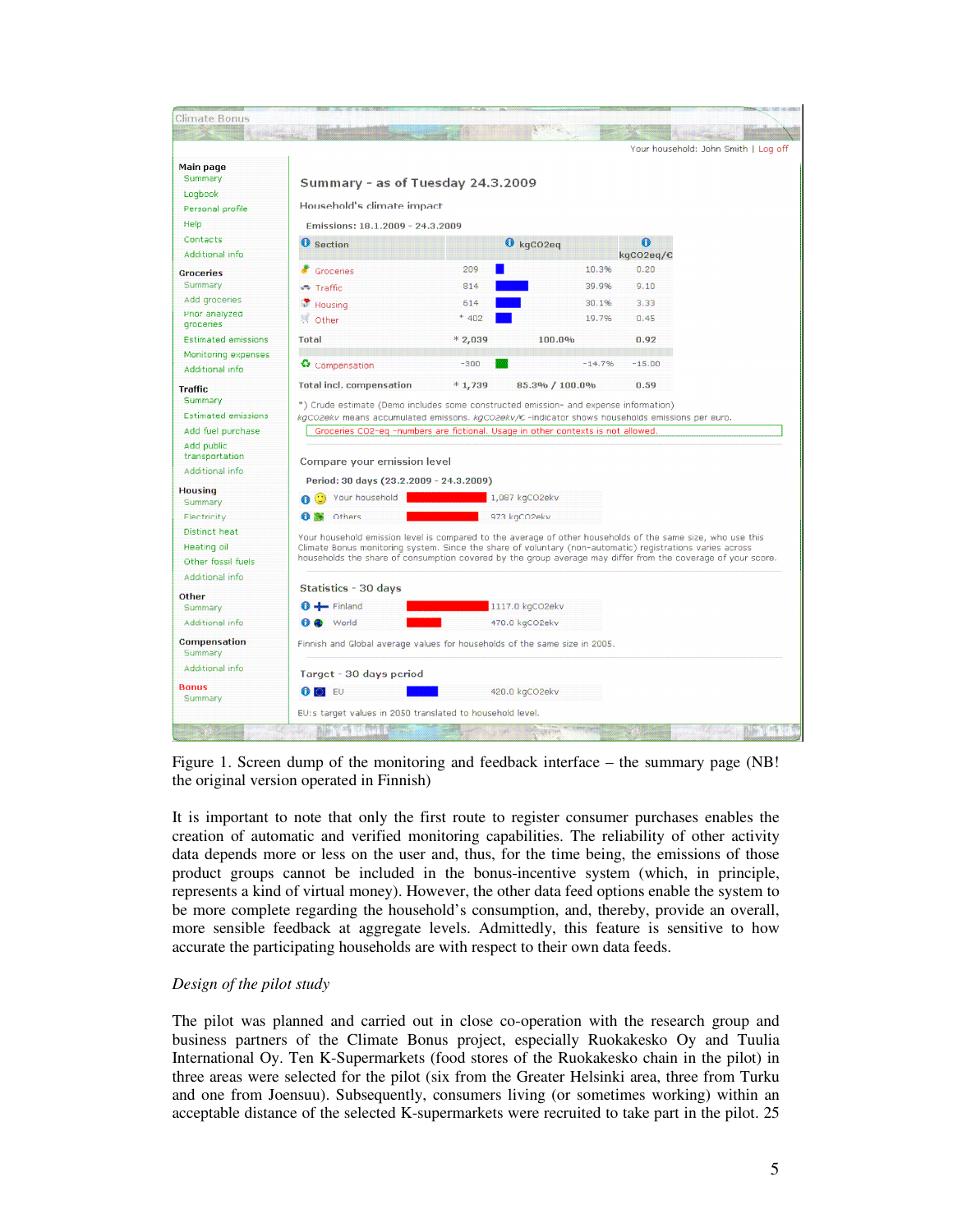participants were recruited from the Consumer Panel operated by the National Consumer Research Centre in Finland. These consumers were living in the Greater Helsinki area and in Turku. Furthermore, another group of ten participants was recruited in Joensuu; they were regular customers of food stores of the Ruokakesko chain. All 35 consumers participated in the pilot on a voluntary basis. After the pilot, they were rewarded with a gift voucher.

The pilot for consumers was carried out from mid-January to mid-March 2009. It included three phases:

- 1. An online questionnaire concerning the characteristics of the participants, especially their purchase and consumption patterns and habits.
- 2. A trial of the demo version of the monitoring and feedback system for a period of four weeks (19 January - 15 February 2009)
	- Both a computer version and a mobile phone version were tested.
	- Participants were asked to concentrate their purchase of foodstuffs to those K-Supermarkets that were selected for the pilot. The product data was automatically registered into the system by using a key card at the cash desk.
	- In addition, they could enter foodstuffs bought from other shops, purchases of residential energy and motor fuels, public transport trips, as well as expenditures to other main consumption categories by themselves.
	- Participants were asked to follow the development of the cumulating emissions of the consumption of their households as displayed by the system, and, in two areas, also the accumulation of Climate bonus points. One group was excluded from the bonus option on purpose to get indications about a possible differential effect between 'just' monitoring and monitoring plus the bonus option.
- 3. The assessment of the monitoring and feedback system during and after the trial
	- Participants were asked to fill out two online questionnaires concerning their experiences of and views on the system and its effects. The first questionnaire focused on the participants' first experiences, and the second one covered all experiences of the system.
	- After the trial period, five focus group discussions were arranged (each group had different participants). They were employed to gain contextual data on the participants' experiences and views, and an in-depth understanding of the arguments underlying these viewpoints. Developers of the system were also present in the group discussions.

# **Consumer experiences regarding the monitoring and feedback service**

The consumers who participated in the pilot tried out the different parts and functions of the demo version of the monitoring and feedback service, and evaluated its acceptability and the factors affecting it. In more detail, they gave feedback on its attractiveness, usability and usefulness. They used the service with a computer, and some also with a mobile phone.

### *Interest in the idea of the service*

Almost all participating consumers found the idea of the monitoring and feedback service interesting after their first user experiences, and also after the whole trial period. They thought that it was an innovative idea that aims to tackle an important and topical issue. For some consumers, the service was initially a completely new phenomenon that they found thoughtprovoking and that awakened them to think about the climate impact of their consumption.

The more climate-aware consumers welcomed the idea of a new, concrete tool for monitoring emissions of households. Many saw a service like this as the only way for the individual to affect his/her behaviour. The idea was also praised for the potential it has to become a natural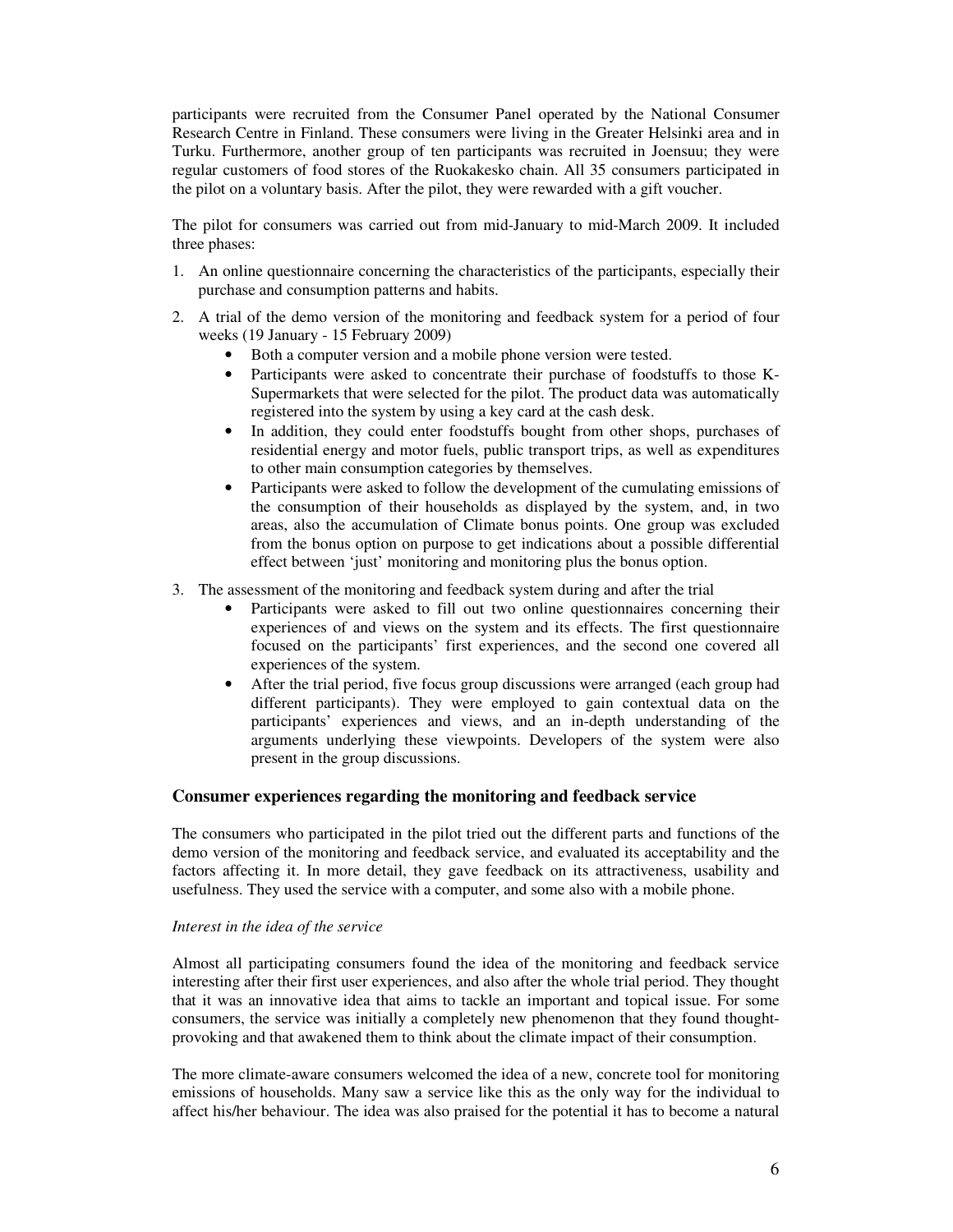part of the everyday consumption activities of ordinary people. It was considered a better channel for communicating climate information than separate sources of information, that are usually found only by enthusiasts. Because of this, the participants were confident that the service could succeed in creating a more profound interest in consumers in the climate impact of their consumption.

Some participants, however, were not that confident about the idea. They were concerned about the practical realisation of the service, especially as the role of commerce and industry was concerned. Some wondered whether it was sensible to get the report of the emission data only after the purchase. They thought the information of the climate impact of products should be available at the store before making the purchase decision. Some questioned the purpose of the whole service and its principles – and the whole current climate policy. They felt the project was "greenwashing".

#### *Usability*

Even though the consumers quite liked the idea of the created monitoring and feedback service, the practical realisation of the service that they tested was not received as enthusiastically. Its usability was evaluated as not so easy by most participants after the first user experiences, and also after the whole testing. Those consumers who found it easy to use emphasised its simple basic structure which made it easy to manage. Special praise was given to the automatic registration of foodstuffs purchased in K-supermarkets.

Almost all participants had encountered some difficulties in using the service. Some had faced functional and technical difficulties, such as problems with the registration or navigation on the websites. Registering purchase and expenditure data into the service proved problematic in many ways. Most of the critical comments were caused by manual registering of foodstuffs: except for foodstuffs purchased in K-supermarkets, the data had to be registered manually. This was described as difficult and laborious, in particular with a computer. On the other hand, the problem with manual registering was brought up also because many foodstuffs that were not purchased in K-supermarkets could not be registered at all. The system did not recognise all bar codes of these products. What also was irritating to the consumers was that it was not possible to register products that had no bar codes such as products bought directly from producers or at market halls. Many of these were found the ones whose GHG emission amount is small. Other sections suffered from some registering problems as well.

Some found it too challenging to search for information asked in various parts of the service. This concerned energy consumption data of 'Transport' and 'Housing' sections as well as acquiring expenditure data for the 'Other consumption' section. It was considered that one reason behind the problems with registering and searching for data was the fact that only one food store chain, a few shops, and no service providers participated in the pilot. In addition, for many, the shops were ones they would not have frequented ordinarily. These problems were seen as features that evidently reduce the willingness of consumers to use the service.

A lot of attention was also given to the intelligibility and presentation of information. The service contains abstract concepts and units of measure that are new to most ordinary people. These were presented to participants for the first time in connection to this pilot with the help of a technology-based service. Many participants did find the information difficult to understand. They said it would require much time and effort as well as further instructions to discern and comprehend the service. The general opinion was that the service was, as far as the information was concerned, meant for experts, not for average consumers.

The possibilities to use the service with a mobile phone were quite limited. Using the service with a mobile phone was considered more convenient in some respect than using it with a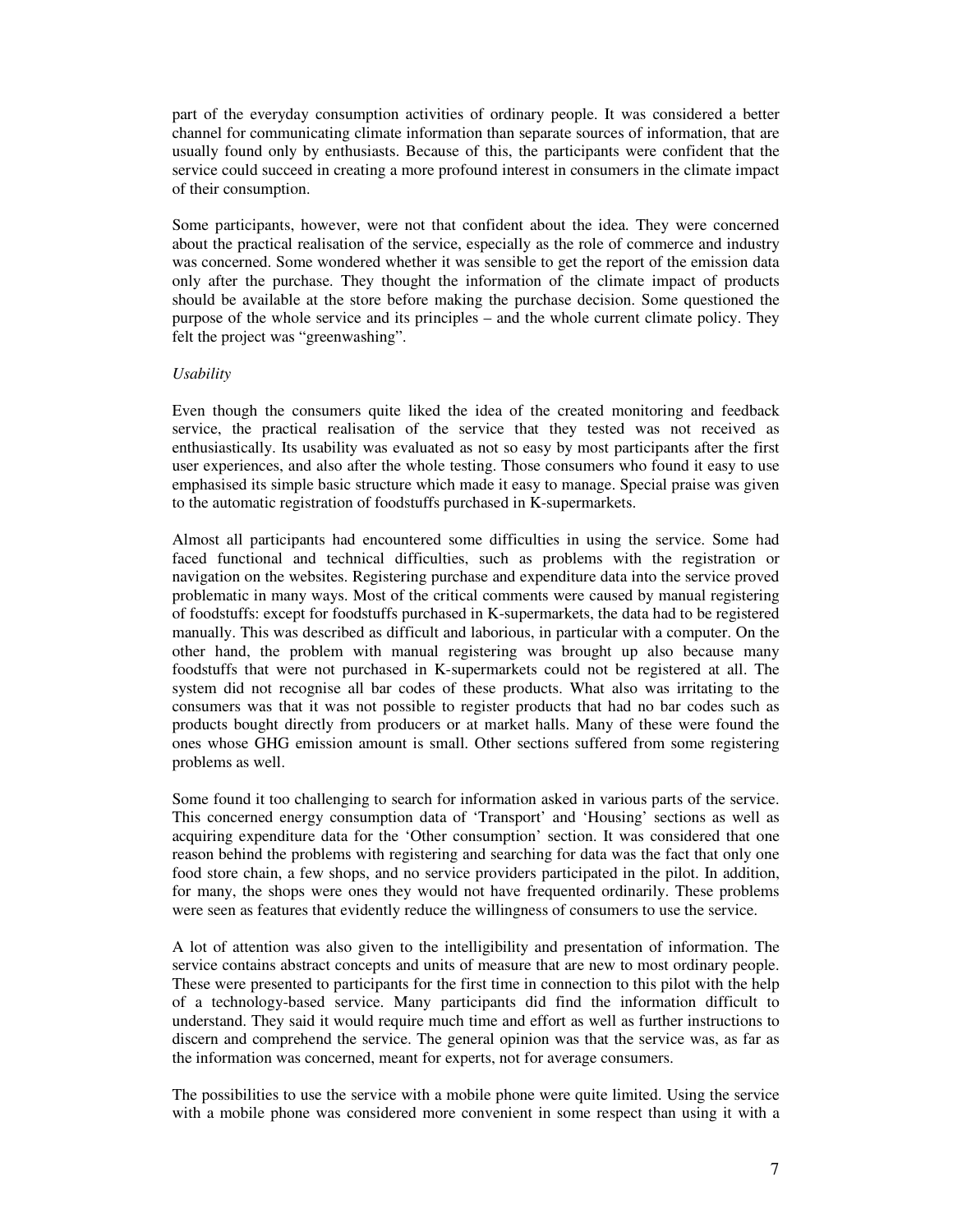computer. It was easy to browse products by "taking photos" of them with a phone. Consumers especially liked the feature that made product emission data available at the store and not after a couple of days, which was the case with the computer service. A mobile phone was also considered handy in registering products purchased from other stores than Ksupermarkets.

### *Usefulness*

For the future of the service, it is essential to know how useful the consumers find the service in their everyday lives. In their evaluations, they deliberated the benefits, and also problems, that using the service would bring them. For the user, an essential feature of the service is its ability and capability to inform about the GHG emission amounts of his/her household's consumption and to communicate information about the factors behind them sufficiently clearly and extensively.

Most of the participants found the service useful, at least to a certain extent, for their own household. After the whole trial period, more people found it useful than after the first user experiences. The service was found useful, because it provided information for evaluating one's own household's consumption as regards the climate impacts. For many participants, it was a true wake-up call to see their household's GHG emission amount. Using the service also motivated them to change their behaviour into a more climate-friendly one by making the consequences of their actions visible. The awareness that the service helped create made the testers realise that every consumer can affect the climate change with their choices. Especially many of those who, in participating in the pilot, had realised for the first time what an effect their consumer choices have on the climate were excited about the information offered.

Although the test period was short, using the service had motivated to change the purchase and consumption behaviour of some participants. The behavioural changes included for instance reducing the consumption of red meat, disposable products, energy and water, as well as increasing the amount of locally produced foodstuffs. Inspired by the pilot, one third of the households were planning to introduce some climate-friendly purchase and consumption manners in the near future. Examples of these were reducing the consumption of greenhouse vegetables, purchasing "green" electricity in the future, or using more environmentally friendly means of transport.

Some of the participants had, however, expected more of the service, and therefore were critical about it. They did not, for instance, consider the service very useful, because learning the idea and using the service were too laborious and demanding. Some were unhappy about the data content. They did not like the idea of the product group-based data – even if the data in the demo version was partly fictitious. This level of data did not correspond with the objectives the climate conscious consumers, in particular, had set for the service.

It was seen problematic that imprecise, i.e. product group level, information does not allow comparing products and brands, which makes it impossible to use the data for selecting specific products (amongst close substitutes). This kind of information was seen necessary as there is a significant amount of variation within product groups and within different brands of one product. In addition, the feedback provided by the service on household emissions monitoring were regarded as unreliable by some because of the inaccurate information database.

Some, on the other hand, regarded general knowledge would be sufficient for evaluating climate impact. A part of the participants thought the service would only be beneficial for a while, and that after learning the emission amounts of the products, they would not use it much. Some thought the feedback after purchasing was not important; the information should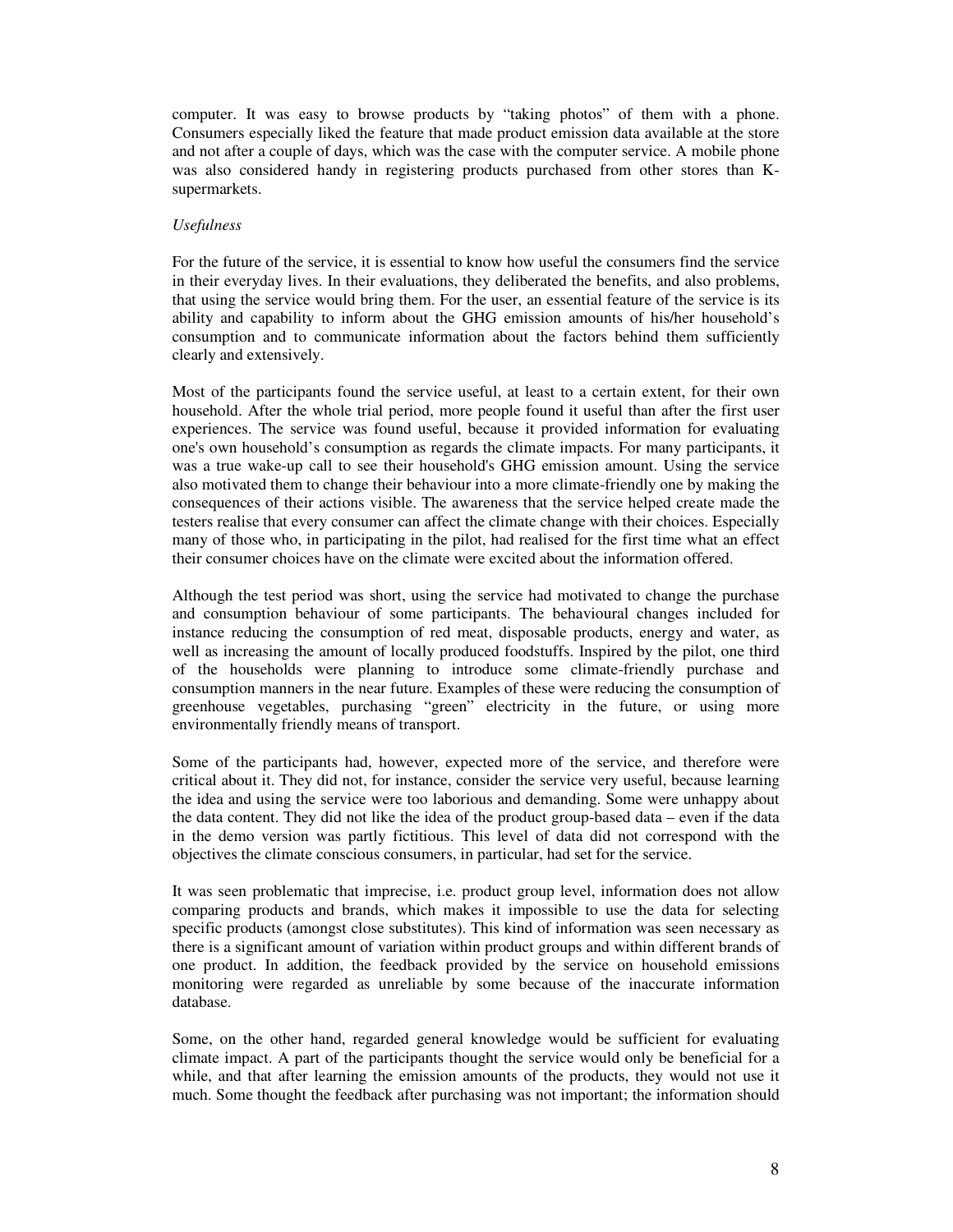be accessible before the purchase decision is made when one still has an opportunity to affect their choices.

When examining these results, it is important to consider that the real benefits, and also problems, cannot be distinguished or observed during such a short test period. Integrating an innovation into the people's everyday life usually is a slow and multi-stage process. These results may indicate, however, how a service like this would benefit its users.

## **Prerequisites for acceptance of future emission monitoring and feedback services**

The objective of the pilot study was not only to evaluate the demo version that was tested, but also to create a vision of the acceptability, prerequisites and conditions of a similar, complete emission monitoring and feedback services. The participating consumers were confident that a personalised emission monitoring and feedback service would be useful in the future. Most of them saw that a service like that could be in relatively broad use within the next ten years, and that they would be willing to use it themselves. They estimated, though, that the service would be used only occasionally rather than on a regular base. Furthermore, they believed that using the service could affect people's consumption behaviour. It could help people to reconsider their consumption, and thus change their consumption habits into a more climate friendly direction.

All participants agreed, however, that the demo version requires developing before the service can acquire a more extensive interest in the public. The most important prerequisites are that it would be free of charge, easy to use, and that it would include and offer reliable information. Personalised and experience eliciting elements were also wished. An essential prerequisite for the use would be what the participants brought up themselves: as many stores and service providers as possible should participate in the development work. In addition, it is interesting to notice that almost none of the participants said that, as a prerequisite for using the service, they would need to be rewarded for reducing emissions.

### *Easy to use*

For many participants, the most important prerequisite was that the service shoud be easy to use. It should be simple enough, its structure and contents should be clear, designed according to the logic of the consumer, quick to use and functional. It should also suit all kinds of people, also those who do not use computers actively, for instance the elderly. The consumers expect that all purchases, especially foodstuffs, are registered into the system automatically.

The clarity and visual design of the service called for reshaping. The pages should be clear and they should be easy to navigate. A generous use of graphics and other visual material was expected, as well as entertainment elements and illustrative examples. It would be good to be able to familiarise oneself with the presented matters by means of images and links. For instance, such links could provide background information, including that of a scientific nature, on products.

# *Reliability of the data*

Another important prerequisite for acceptance of future emission monitoring and feedback systems is the "right" kind of data content, such that would be reliable and suit the various household members. Participants' hopes of the data content were, however, rather complex and contradictory. Especially, their opinions differed on the accuracy level of emission data. Approximately half of them argued, that the complete service should include, as much as possible, brand-based emission information, or at least product-based information. Some of them would be content with the product group-based data, and, for the rest, even more general information would be sufficient. At least, at the initial stage of using the service, when the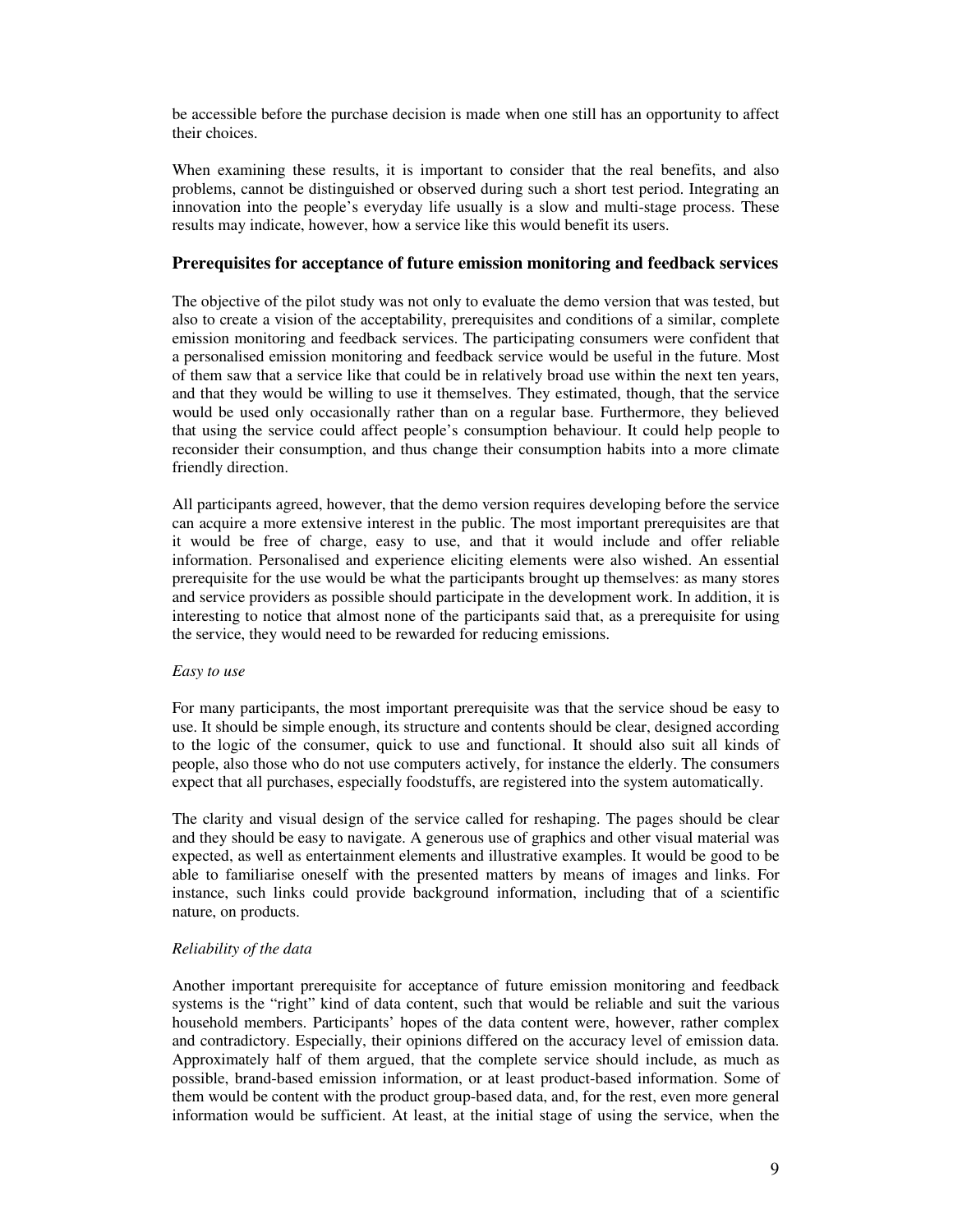aim is to gain basic information and an overall idea of the climate impact of consumption, the product group-based – or even more general – emission data was considered sufficient. However, the participants were nearly unanimous in thinking that, in general, only emission data of those kind products are necessary, that could substantially affect the overall amount of emissions of the households.

Wishes about the accuracy of the data varied between consumption groups and also in the different consumption areas within groups. As regards foodstuffs, transport fuels and transport services most of the participants would prefer brand-specific information or at least product-specific emission data. There were also differences in expectations between participants: On a general level, the more conscious about climate issues consumers were the more accurate emission data they expected.

In all groups, it was discussed who should produce the emission information for the service. State-owned research institutions and civic organisations were considered the best sources. Commercially produced information was, however, considered unreliable because of the possibility of aiming at financial gain. It was stated that all information must be verified, at least, by a reliable, independent actor.

An important and very widely shared wish of the participants was that the data content of the service should be easy to understand for the ordinary people. It was also desired that the service would include more information that would help in understanding the presented matters. These are issues such as precise definitions of difficult concepts and units of measure, formulas that the figures are based on, and scientific research data that clarifies the discussed matters and their background in a broader, more detailed manner. Thus, the service is expected to offer an abundance of specific, detailed information, although the participants were very conscious of the potential complexity this might cause. Obtaining specific, reliable information was seen to increase confidence in the service and also motivation to use it. A strong belief in expert information and its reliability became clear in the focus group discussions.

### *Positive experiences*

A service that tells about the climate impact of consumption was hoped to primarily communicate reliable information. At the same time, it was hoped to provide positive experiences and fun that could make the service more interesting, and also motivate consumers who have not previously thought about the climate impact of their consumption to use it. Some participants presented that one such method could be adding interactive elements of social media to the service so that users would be able, for instance, to function as information producers and commentators of others'information more than before.

The participants saw the significance of peer-information in changing consumption behaviour into more climate-friendly to increase in the future. The service could become a vital discussion arena for consumers to share their experiences and, at the same time, to control each other in a sense. They considered that social pressure would encourage users behaviour changes and also to accelerate their establishment. Some proposed that some kind of game would be the best way to attract people to use the service and to think about climate impacts of their consumption.

### *Personalised service*

A clear majority of the participants liked the idea of a personalised service. They considered that an opportunity to tailor the monitoring and feedback service according to their personal needs would increase their interest to use it. They also expected that modifying the service to suit their wishes would increase its usefulness and contribute to connecting it in their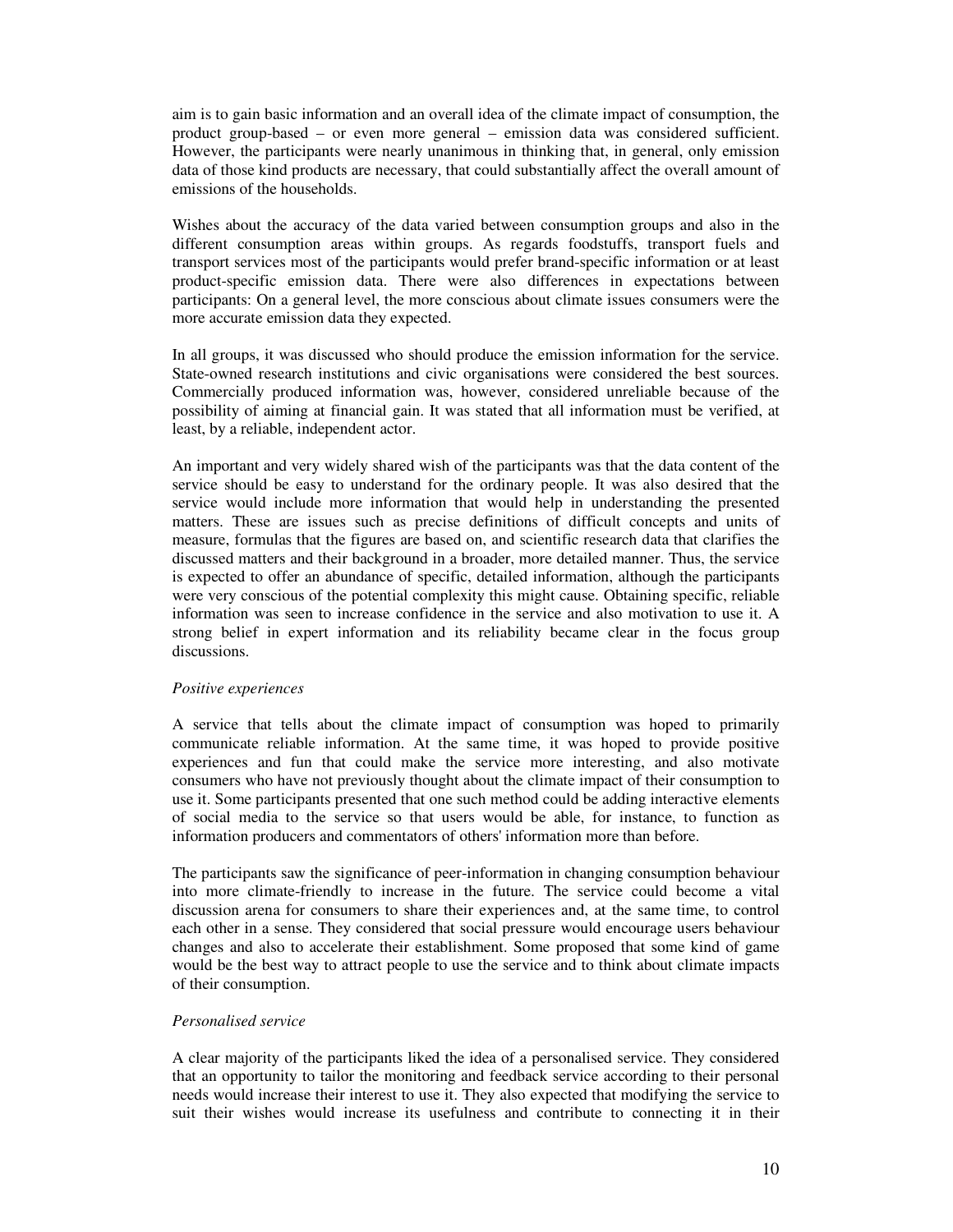everyday actions and practices. One of the benefits of a personalised service would be content-related "stratification" so that each user could conveniently use it in their chosen extent. True enthousiasts could examine the contents more carefully and those with less interest could use a more concise version. Tailoring the service would, thus, be a way to consider the different backgrounds of its users.

The participants hoped that the service would, in addition to providing information on their own household's emissions and comparisons with emissions of other households of same size, provide information on what interests "only me and my household". It should, for example, give personalised tips for reducing emissions in the least troublesome way. They also wished that it would be possible to add interactive and entertaining additional features to the service.

#### *Including commerce and service providers into the development work*

The participants also wished to include commerce and service providers into the development work of the service. Their requirement that purchases should be automatically registered into the system would mean that all or at least the largest retail chains are to be included in the service development. In addition, service providers were hoped to invest in a more extensive selection of climate-friendly products. A responsible store would sell only products that have been produced and transported in climate-friendly ways. The discussion about including several chains into the service also created discussion on what consequences the joint participation would have. Potential problems with data security or costs were meditated on.

#### *Rewarding for reduction of the emissions*

One purpose of the pilot was to examine the possibilities of a reward or bonus system in encouraging consumers to change their consumption habits into more climate-friendly. An opportunity to receive rewards, calculatory Climate points, for a sufficient reduction of the GHG emission amount of a household's foodstuffs purchases during the trial was included in the pilot. It was possible to get Climate points only for foodstuffs that were automatically registered into the system, i.e. products purchased from K-supermarkets. The bonus system was used by 19 participants, but the idea of a bonus system was evaluated by all participants.

The majority of the participants considered that getting a reward for reducing GHG emissions would motivate them to change their consumption behaviour into a more climate-friendly direction. They thought that a reward might inspire other consumers as well to use the service and so reduce their emissions. However, some thought that it is, in any case, only those consumers who are interested in ecological consumption who would become users. A bonus system would hardly render the service more interesting to them – or those who do not monitor the climate impact of their consumption ordinarily. Climate-conscious participants and those who participated in testing the bonus system had the most positive attitude towards the system.

Realising the bonus system in a just way was considered very difficult to do. The participants felt in general that customer bonus or loyalty point systems are eventually paid by the consumers through higher product prices, and that those who have no chance of getting rewarded will have to contribute to the costs. Another weakness of a rewarding system in a service like this was seen to be the possibility to cheat. It would be easy to trick the systems by distorting the data registered into it, for example, by buying products that create a great amount of emissions in stores outside the system. Removing the possibility to cheat was considered almost impossible, because the use of the system would, at least initially, be based on voluntary participation.

It was also discussed what would be just rewarding. Should the basis for getting a reward be improving one's own actions or maintaining an already good situation? Approximately half of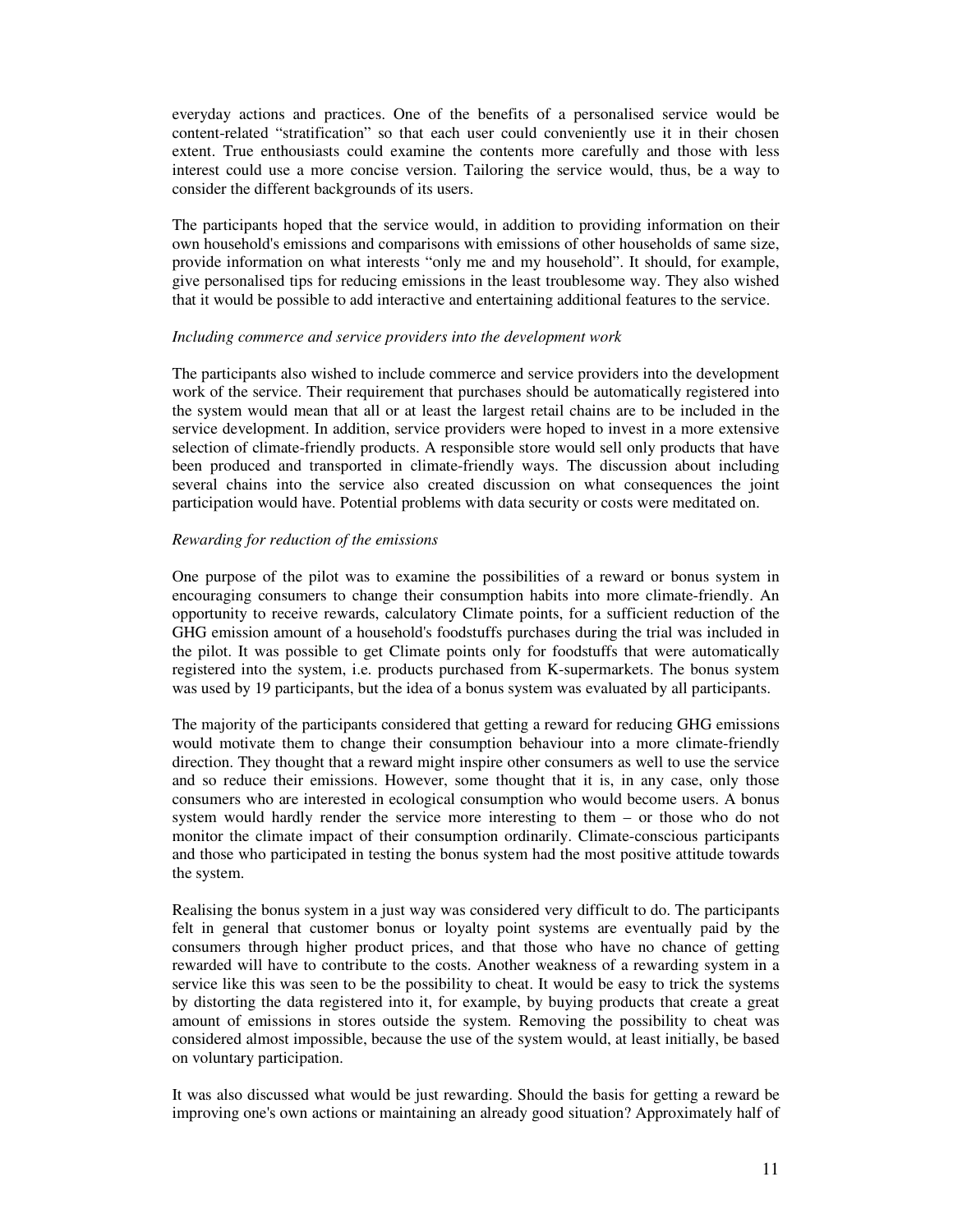the participants felt that a reward should be given only for a significant and permanent reduction of emissions. At least, the idea of currently used rewarding and bonus systems (the more you buy, the more you get bonus) was considered unsuitable for this purpose. It was seen as conflicting with reducing emissions. The largest climate bonuses should be given to those who consume the least, which was, however, seen to be in conflict with the financial goals of chains of stores.

The participants had several, even contradictory views on how consumers should be rewarded for reducing GHG emissions. The general opinion was that the reward for reducing emissions could be something else than a direct economic reward to customer. By far the best motivation was considered to be the steady extension of the portfolio of low emission products on offer in the retail chains. This aspect was underscored by most of the participants.

Money was considered a relatively good motivation to reduce emissions by nearly half of the participants, but it was considered the best motivation by only a few. Instead of a direct economic reward, monetary advantage could be manifested in the form of lower environment taxes in product prices so that products that are more detrimental to the climate would be taxed heavier.

Some thought that an example of a motivating reward could also be a virtual reward that makes the user feel good such as when a partner organisation donates money to climate protection. Some are motivated by competing against their friends using social media, for instance. For some, the best and the only motivation for reducing emissions is the battle against themselves.

Last but not least, it should be stressed that the above sections on the opinions of the participating consumers are typically meant to summarise what the participants experienced, thought and expected. This does not mean that the researchers regard the argumentation always as adequate, but it shows that there are dilemmas to be dealt with (e.g. combining ease of use, personalised monitoring pages and the option to provide abundant information at detailed levels).

# **Conclusions**

The aim of this pilot study was to assess the possibilities of the combined monitoring and feedback service to motivate consumers to reduce GHG emissions of their consumption. The demo version of the monitoring and feedback service appeared to the participating consumers as a new technology-based innovation. Some of them were familiar with the idea of monitoring the climate impact of consumption with the help of an Internet-based service thanks to other carbon footprint calculators. Many had also been interested in climate and environment issues before, and some were true enthusiasts. However, for some, the idea of the service was completely new and strange; they had their first experience only when testing the service started. For these participants, comprehending the service was difficult at the beginning, because they did not necessarily have a point of comparison that might have helped in understanding the idea (cf. Geels, 2005).

The results show that the idea of the service interests consumers. They are willing to learn about issues related to climate change and also about how they can influence it. It appears that changes in consumer behaviour require expressly "awakening", concrete tools that help people to see the amount of emissions of their consumption. Environment and climateconscious consumers are regarded as the first potential users, but the idea of the service may also gain broader popularity amongst consumers, especially if they are expected to participate in preventing climate change even more in the future. How well the service will be able to match the consumers'varied expectations in reality remains a question, however. This is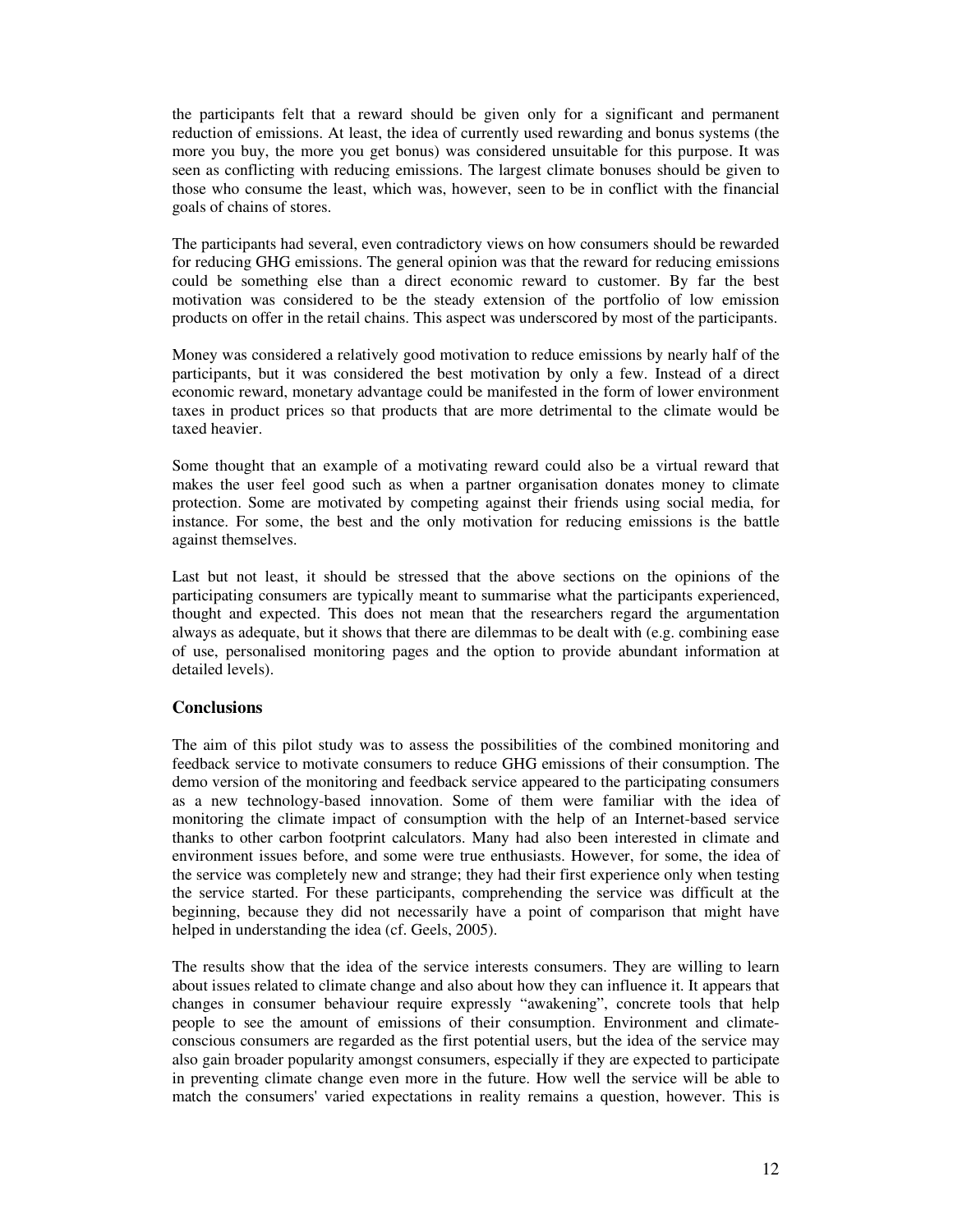because the practical realisation concerns several broad issues that may even be difficult to solve.

One of the most essential challenges, also from the viewpoint of consumers, is related to the accuracy level of the contents and their reliability in general. The requirements of consumers who are interested in climate and environment issues, the perceived primary users, seem to be precise, preferably product group specific emission details of as many products as possible. These are needed to support the decision to purchase and also to obtain a reliable impression of the household's total amount of emissions. At the beginning, while getting used to the idea and mainly testing the service, less accurate product group specific details are considered sufficient, but average information is not considered to encourage towards continual use.

It is essential for the user that the service is user-friendly, functional, and reliable. The most inconvenient element in the use of the service was registering purchases and consumption manually, which also made the acceptability of the service questionable. Foodstuffs purchased from participating K-supermarkets were registered automatically, but other consumption data had to be entered by the user. A virtually unanimous requirement for future systems is the nearest thing to an extensive automatic registering of purchases. Consumers' trust in the system also presupposes reliable handling of personal data. Confidence in the service consists of several elements and is an absolute requirement for wide-spread, established use of the service.

Despite the doubts, the service is found useful, in the general level. In addition to benefits, the interactive, entertaining, and experiential features of the service may attract consumers to use it. Tailoring the service to suit each user's needs and wishes seems to be one of the best ways to anchor continual use of the service into the everyday routines. In addition, the rewarding system that will probably be connected to the service might have the potential to encourage consumers to make their consumption habits more climate-friendly. The consumers appear to have different opinions on what is a reward that encourages making changes in consumption. According to the participants, the most important incentive to change consumption habits would be developing the product range in shops into more climate-friendly.

One of the questions the consumers raised was the role of commerce and other service providers, as well as industry in the development work. The consumers expect that the possible new versions are not limited to only one chain of stores, but that they would include as many retail trade groups and other service providers as possible. Consumers did not only estimate the changes in consumer practices, but also discussed how the service may affect supply. They expect that the commerce would invest considerably more in developing climate friendly product ranges.

Results show that most of the participating consumers believe that using the complete service could affect people's consumption behaviour. It could help people to reconsider their consumption, and also change their consumption habits into a more climate-friendly direction.

#### *Limitations*

Some limitations in the study should be noted. The results of the pilot study cannot be generalized to all Finnish population, because the participants were not a representative sample of Finnish people. Most of them were members of the Consumer Panel maintained by the National Consumer Research Centre. The panellists can be described as active consumers who are widely interested in consumer issues and want to affect consumption and the markets, in general. In addition, most of the other participants were consumers who were more aware of climate and environmental issues than people on average are. Thus, the results tell about experiences and views on one hand of the active consumers, and on the other hand of the relatively climate-conscious consumers.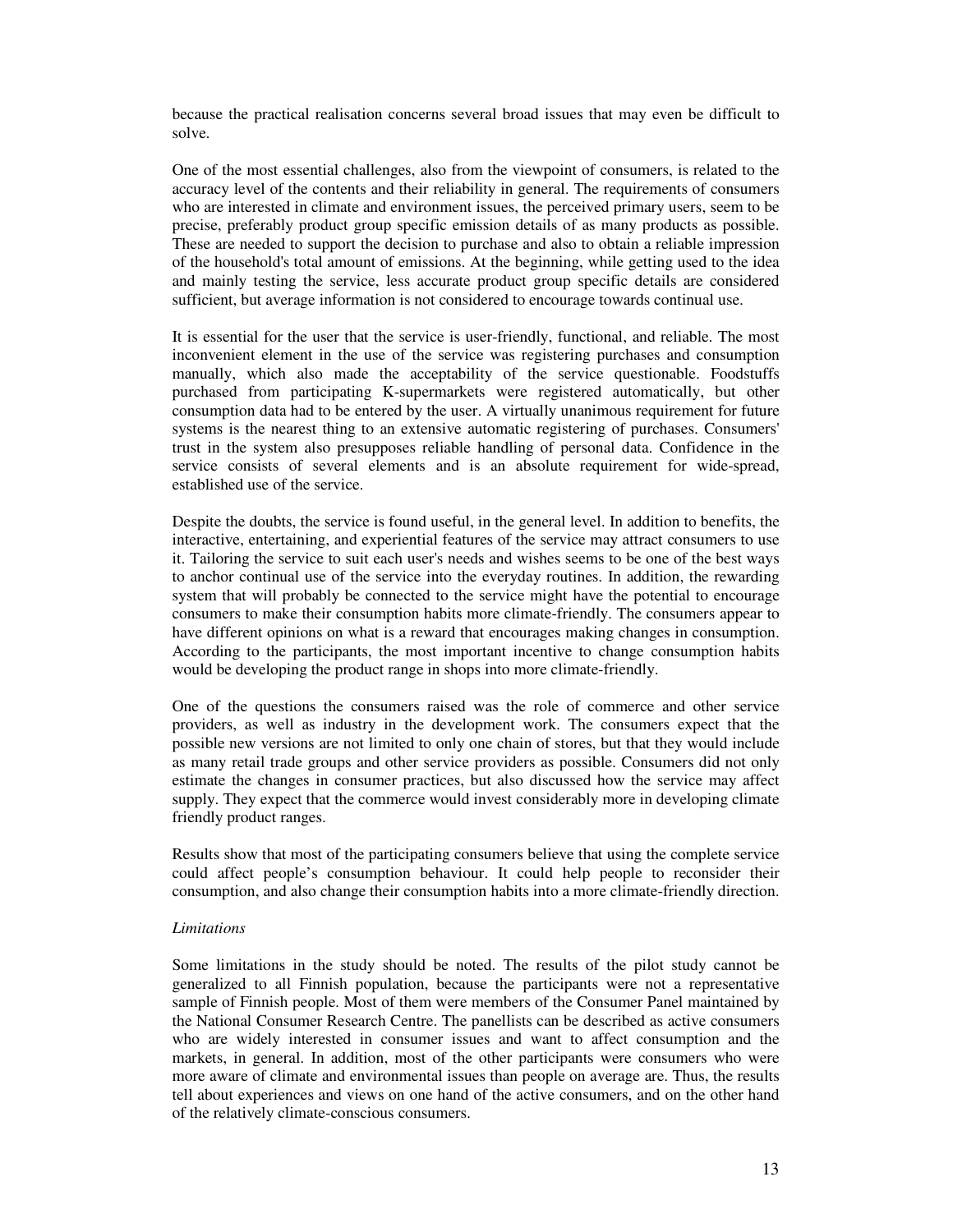In addition, the current pilot in fact covered only some questions of the many to be answered prior to the launch of the real monitoring service. The pilot aimed at getting a first (crude) impressions of the acceptance of and interest in this kind of services, and of the functionality of the system for consumers/households. The time span of the pilot (four weeks) was a bit too short to ensure that change in purchase decisions and in the resulting emissions were really attributable to the monitoring system; actual thresholds to engage in participation (and threshold lowering measures) were not tested in a quantitative sense. The reward and bonus system was only rudimentary tested (and appeared to be perhaps one complication too much in an already rather complex type of innovation). For example, the comments regarding reward systems can also be interpreted such that the consumers may want to have a choice in the type of reward. Furthermore, the reward system may be more important with respect having households continuing the service rather than its possibly very modest impact on the emission reduction achievement.

### **References**

Aalto, K., Heiskanen, E., Leire, C. and Thidell, Å. (2008) The Nordic Swan – From past experiences to future possibilities. The third evaluation of the Nordic ecolabelling scheme. TemaNord 2008:529.

Andreoni, J. (1994) Warm-Glow versus Gold-Prickle: The Effects of Positive and Negative Framing on Cooperation in Experiments. *The Quarterly Journal of Economics*, 110(1), 1-21.

Bagozzi, K.P. and Warshaw, P.R. (1990) Trying to consume. *Jornal of Consumer Research*, 17, 127-140.

Davis F.D. (1989) Perceived usefulness, perceived ease of use, and user acceptance of information technology. *MIS Quarterly*, 13, 319-339.

Defra, Department for Environment, Food and Rural Affairs (2008) Synthesis report on the findings from Defra's pre-feasibility study into personal carbon trading. London. http://www.defra.gov.uk.

Engelbrektsson, P. (2002) Effects of product experience and product representations in focus group interviews. *Journal of Engineering Design*, 13(3), 215-221.

Geels, F.W. (2005) *Technological transitions and system innovations. A co-evolutionary and socio-technical analysis*. Cheltenham: Edward Elgar Publishing.

Geller H. and Attali, S. (2005) The experience with energy efficiency policies and programmes in IEA countries – learning from critics. *IEA information paper*. http://www.iea.org/textbase/papers/2005/efficiency policies.pdf

Haddon, L. (2005) The Innovatory Use of ICTs. In: L. Haddon, E. Mante, B. Sapio, K.-H. Kommonen, L. Fortunati and A. Kant (eds.) *Everyday Innovators: Researching the Role of Users in Shaping ICT's.* Dordrecht: Springer.

Heiskanen, E. and Repo, P. (2007) User Involvement and Entrepreneurial Action. *Human Technology*, 3(2), 167-187.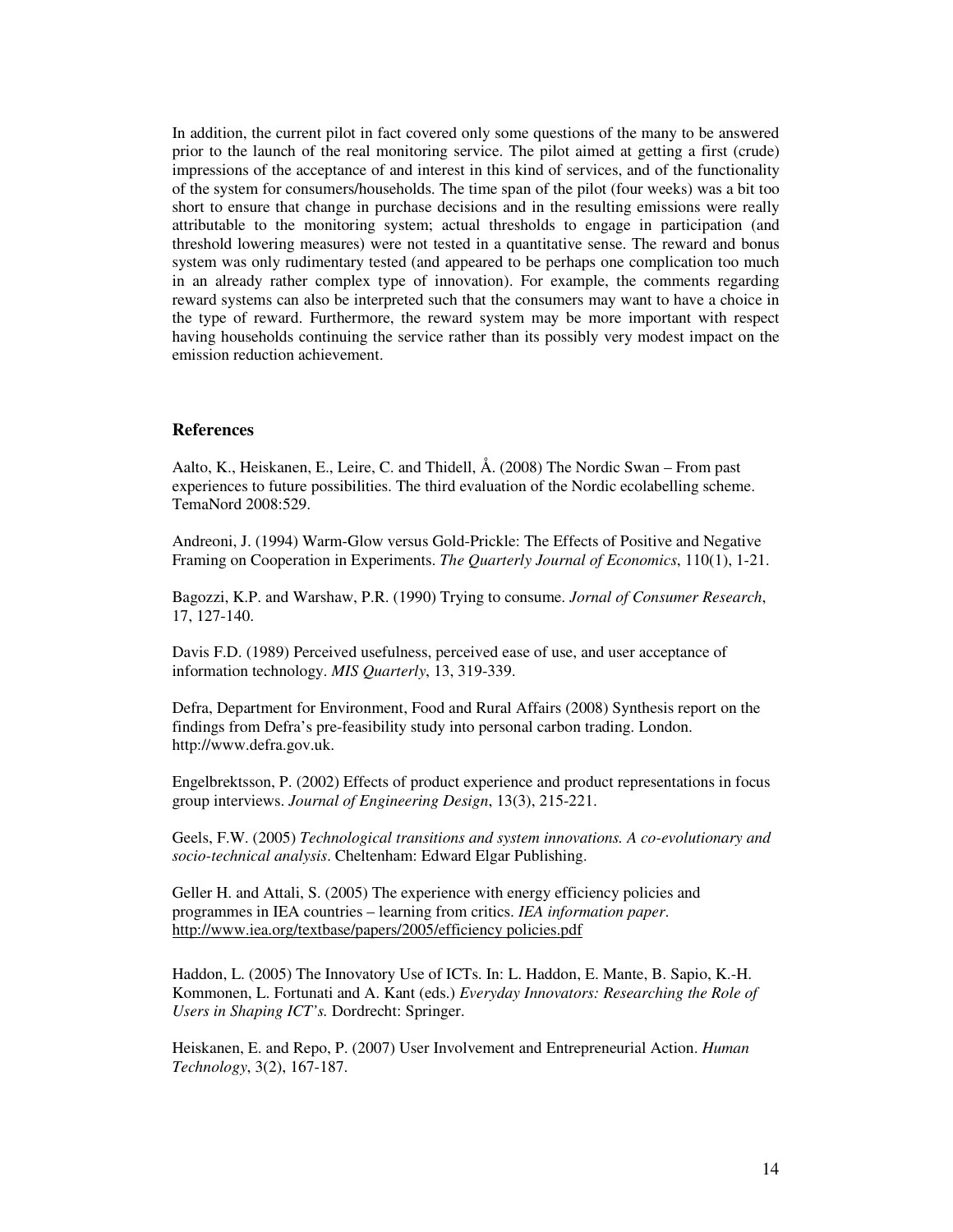McKenzie-Mohr, D. (2000) Promoting Sustainable Bahavior: An Introduction to Community-Based Social Marketing. *Journal of Social Issues*, 56(3), 543-554.

Jackson, T. (2005) Motivating Sustainable Consumption: A Review Of Evidence On Consumer Behaviour And Behavioural Change. A report to the Sustainable Development Research Network. http://www.sd-research.org.uk/documents/MotivatingSCfinal.pdf

Kaulio, M.A. (1998) Customer, Consumer and User Involvement in Product Development: A Framework and a Review of Selected Methods. *Total Quality Management*, 9 (1), 141-150.

Kujala, S. (2003) User Involvement: A Review of the Benefits and Challenges. *Behaviour & Information Technology*, 22, 1-16.

Kujala, S. (2008) Effective user involvement by improving the analysis of user needs. *Behaviour & Information Technology,* 27 (6), 457-473.

Leire, C. and Thidell, Å (2005) Product-related environmental information to guide consumer purchases – a review and analysis of research on perceptions, understanding and use among Nordic consumers. *Journal of Cleaner Production*, 13, 1061-1070.

Lie M., Sørensen, K.H. (1996) Making technology our own? Domesticating technology into everyday life. In: M. Lie and K.H. Sørensen (eds.) *Making technology our own? Domesticating technology into everyday life*, 1-30. Scandinavian University Press. Oslo.

Mackay, H. and Gillespie, G. (1992) Extending the social shaping of technology approach: ideology and appropriation. *Social Studies of Science*, 22, 685-716.

McKenzie-Mohr, D. (2000) Promoting Sustainable Bahavior: An Introduction to Community-Based Social Marketing. *Journal of Social Issues*, 56(3), 543-554.

Mooy, S.C. and Robben, H.S.J. (2002) Managing Consumers' Product Evaluations through Direct Product Experience. *Journal of Product & Brand Management*, 11(7), 432-447.

Niva, M. (2008) Consumers and the conceptual and practical appropriation of functional foods. National Consumer Research Centre. Helsinki.

OECD (2008). *Environmental Outlook to 2030.*.

Pantzar, M. (1997) Domestication of everyday life technology: dynamic views on social histories of artefacts. *Design Issues,* 13(3), 52-65.

Parry, W. and Williams, R.C. (1999) A second best evaluation of eight policy instruments to reduce carbon emissions. *Resource and Energy Economics*, 21, 347-373.

Perrels, A., Hongisto, M., Hyvönen, K., Katajajuuri, J.M. and Nissinen, A. (2009) *A quick scan of climate policy services and of underlying data system approaches.* VATT Research report 143:1.

Riquelme, H. (2001) Do Consumers Know What They Want? *Journal of Consumer Marketing*, 18 (5), 437-448.

Rohracher, H. (2003) The role of Users in the Social Shaping of Environmental Technologies. *Innovation*, 16 (2), 177-192.